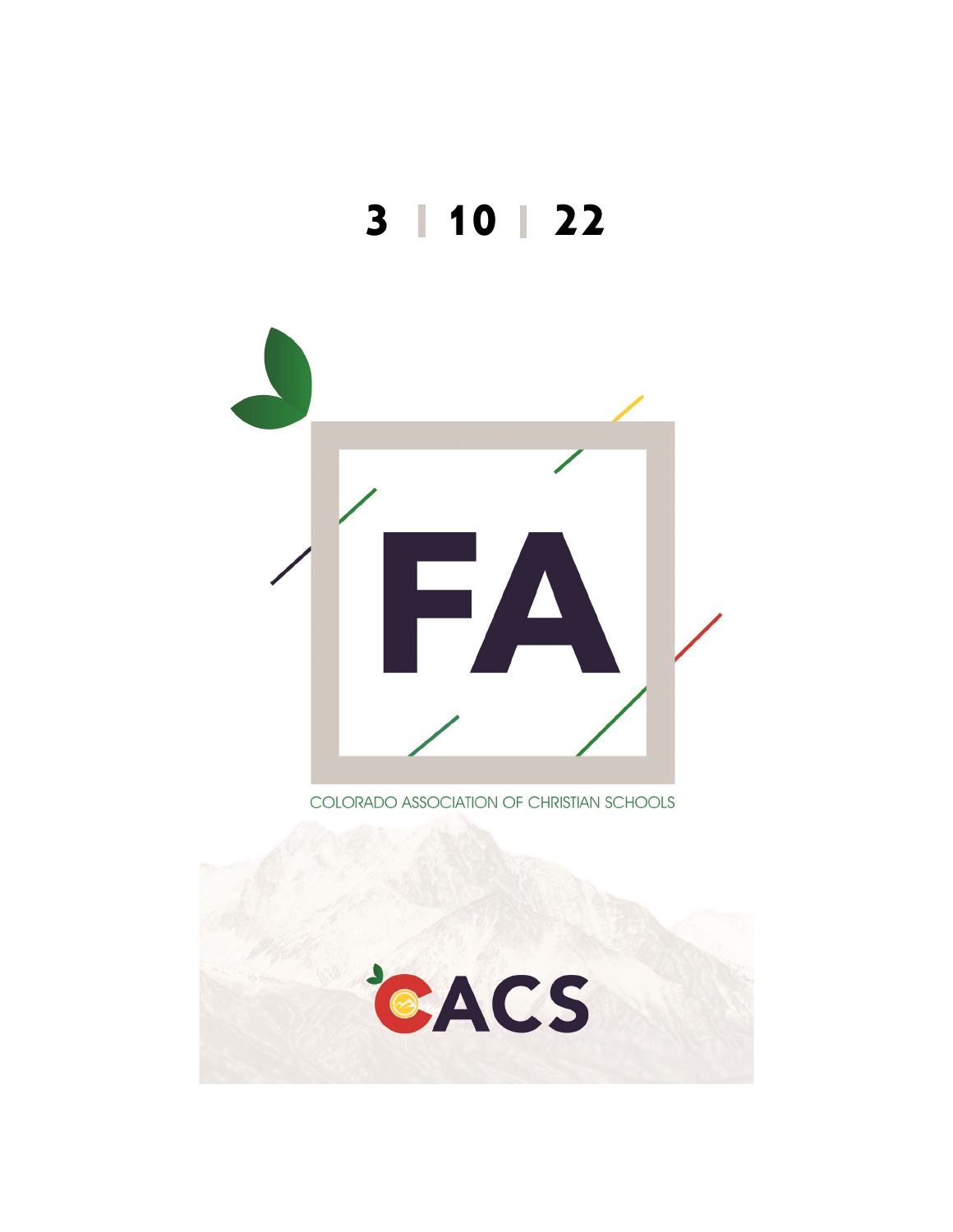## **C.A.C.S. Fine Arts Competition Thursday, March 10, 2022**

Welcome to the Colorado Association of Christian Schools' annual Fine Arts Competition. Front Range Baptist Academy is privileged to host this event for young people, their friends, and their families. We ask that you abide by these simple guidelines:

- Please go to the Activity Center if you are not participating in or observing an event.
- Please keep food and drink out of the buildings (water permitted). Food and drinks should be consumed only in the Activity Center.
- Be courteous of others by remaining quiet in the hallways.
- Honor our room monitors by not asking to be admitted into a performance after the doors have been closed. Please do not hover around performance doors as this can cause distraction to those performing.

### **Thank you!**

#### **You've got questions. We've got answers (probably).**

If you have questions or need assistance, please stop by the information desk in the Education Center lobby. We'll do our best to help out!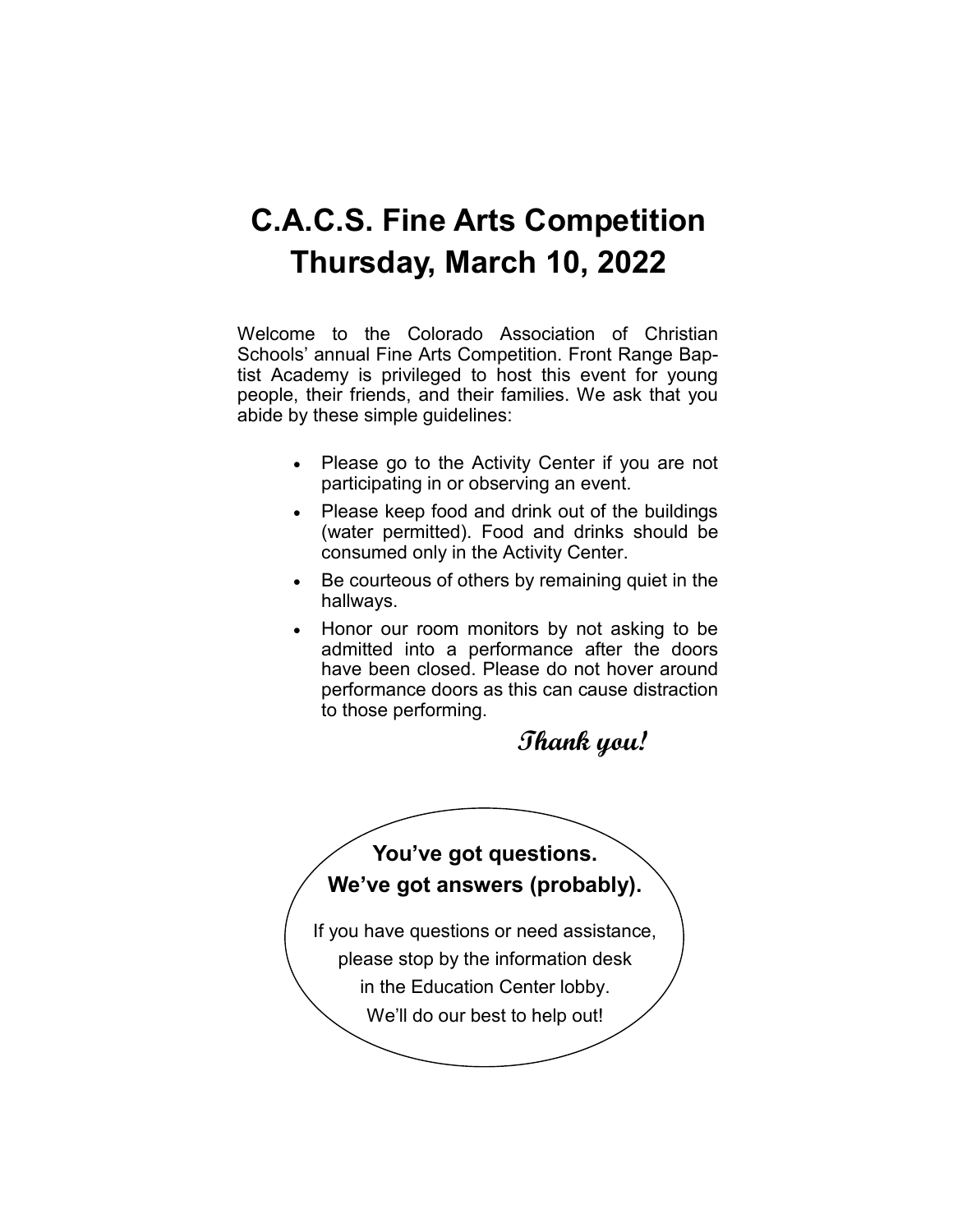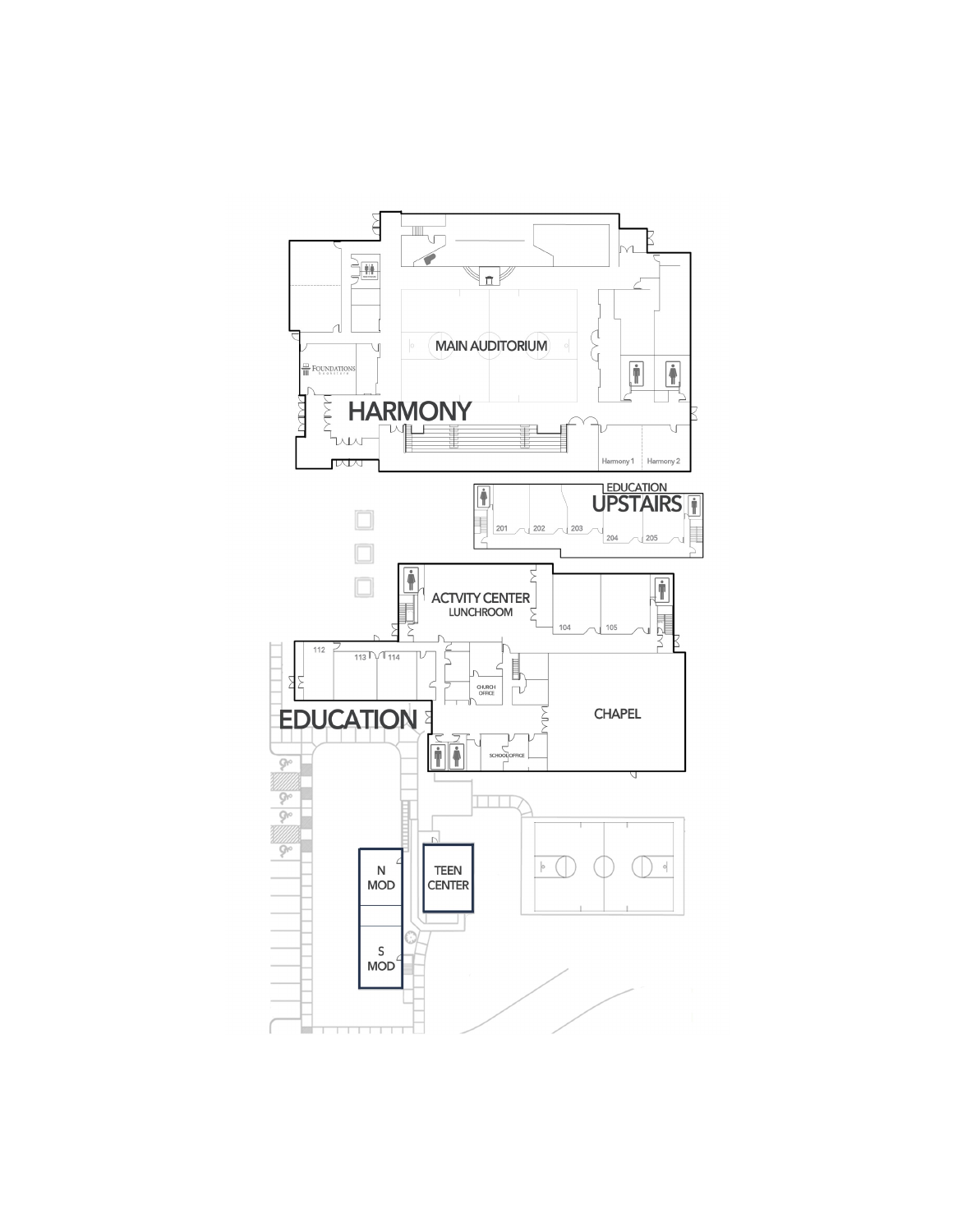# **Chapel—Bible Quizzing/Music**

| Time | Category              | <b>School</b>                |
|------|-----------------------|------------------------------|
| 8:00 | <b>Bible Quizzing</b> | <b>GLBA Jr. High team</b>    |
|      |                       | <b>GLBA Sr. High team</b>    |
|      |                       | <b>Woodside Baptist team</b> |

| <b>Time</b> | <b>Student</b>         | Age       | <b>School</b>         | Category                    |
|-------------|------------------------|-----------|-----------------------|-----------------------------|
| 9:00        | <b>Abigail Sommers</b> | JH        | Sommers<br>Homeschool | Female Vocal<br>Solo        |
| 9:08        | Robin Wilson           | JH.       | Gospel Light          | Female Vocal<br>Solo        |
|             |                        |           |                       |                             |
| 9:20        | Athaya Dubois          | <b>SH</b> | Gospel Light          | Female Vocal<br>Solo        |
| 9:30        | Emi Darnell            | <b>SH</b> | Gospel Light          | Female Vocal<br>Solo        |
| 9:40        | Evalynn Bowker         | <b>SH</b> | Homestead             | Female Vocal<br>Solo        |
| 9:50        | Elizabeth<br>Hartman   | <b>SH</b> | <b>Front Range</b>    | <b>Female Vocal</b><br>Solo |
| 10:00       | Gabriella Dooley       | <b>SH</b> | Gospel Light          | Female Vocal<br>Solo        |
|             |                        |           |                       |                             |
| 10:10       | Kristian<br>Huckabay   | JH        | <b>Grace Baptist</b>  | <b>Male Vocal</b><br>Solo   |
|             |                        |           |                       |                             |
| 10:20       | <b>FRBA JH Choir</b>   | JH        | <b>Front Range</b>    | Vocal<br>Ensemble           |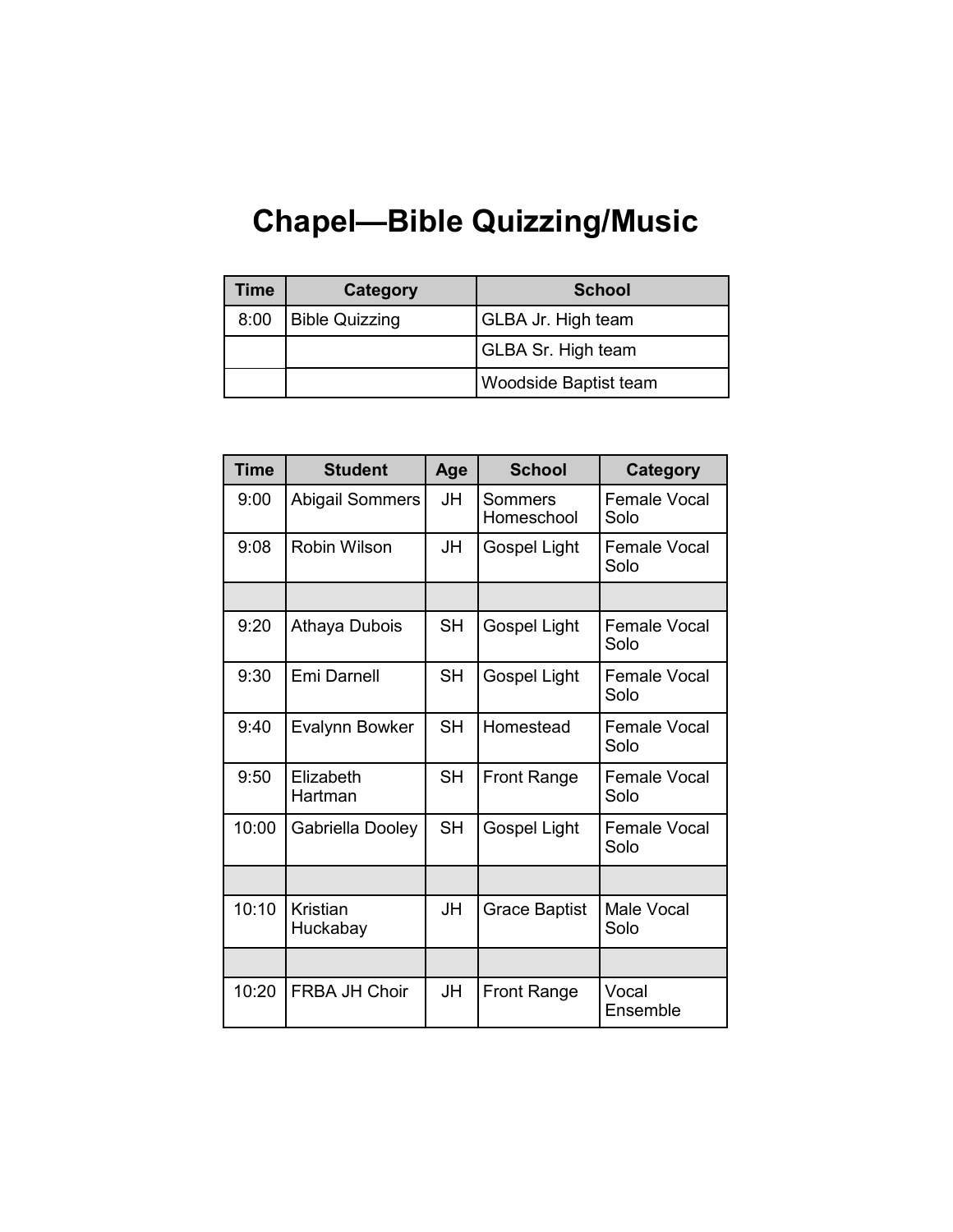## **Chapel, cont.**

| <b>Time</b> | <b>Student</b>                   | Age       | <b>School</b>        | Category                       |
|-------------|----------------------------------|-----------|----------------------|--------------------------------|
| 10:30       | <b>GLBA Ensemble</b>             | JH        | <b>Gospel Light</b>  | Vocal<br>Ensemble              |
| 10:40       | <b>PCS Trio</b>                  | <b>JH</b> | Park Christian       | Vocal<br>Ensemble              |
|             |                                  |           |                      |                                |
| 10:50       | Men's Acapella<br>Ensemble       | <b>SH</b> | <b>Front Range</b>   | <b>Small Vocal</b><br>Ensemble |
| 11:00       | <b>GLBA Ensemble</b>             | <b>SH</b> | <b>Gospel Light</b>  | <b>Small Vocal</b><br>Ensemble |
| 11:10       | <b>Walker Duet</b>               | <b>SH</b> | Walker<br>Homeschool | <b>Small Vocal</b><br>Ensemble |
|             |                                  |           |                      |                                |
| 11:25       | <b>GLBA</b>                      | <b>SH</b> | <b>Gospel Light</b>  | Large Vocal<br>Ensemble        |
|             |                                  |           |                      |                                |
| 11:40       | <b>FRBA SH Choir</b>             | <b>SH</b> | <b>Front Range</b>   | <b>Choral Group</b>            |
| 11:50       | <b>GLBA</b>                      | <b>SH</b> | <b>Gospel Light</b>  | <b>Choral Group</b>            |
|             |                                  |           |                      |                                |
| 12:30       | <b>FRBA Handbell</b><br>Ensemble | JH        | <b>Front Range</b>   | Handbell<br>Ensemble           |
|             |                                  |           |                      |                                |
| 12:50       | <b>FRBA Handbell</b><br>Ensemble | <b>SH</b> | <b>Front Range</b>   | Handbell<br>Ensemble           |

*"I can do all things through Christ which strengtheneth me." Phil. 4:13*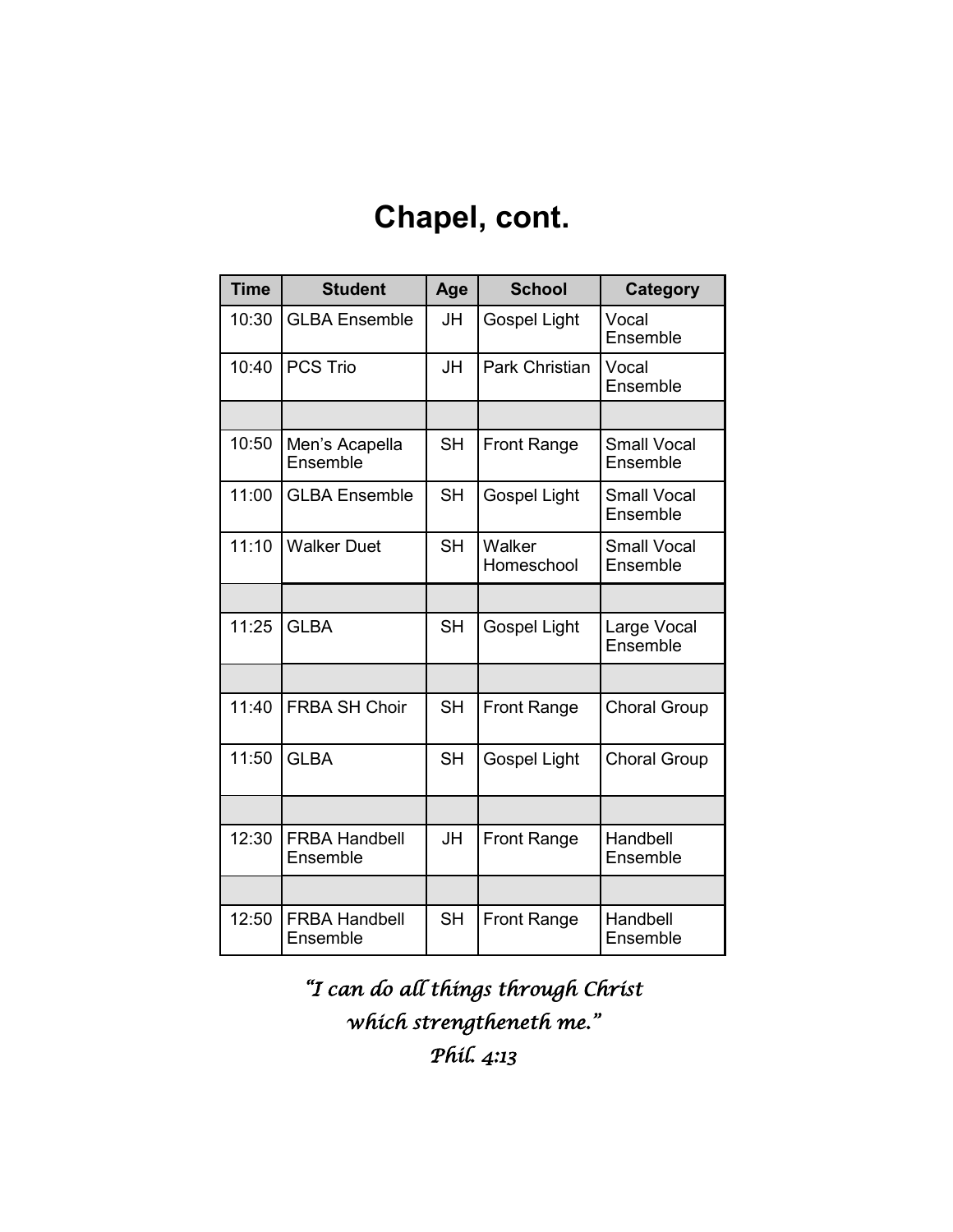# **Harmony Auditorium—Music**

| <b>Time</b> | <b>Student</b>       | Age       | <b>School</b>         | <b>Category</b>                |
|-------------|----------------------|-----------|-----------------------|--------------------------------|
| 9:00        | Morgan<br>Chappell   | JH        | <b>Green River</b>    | <b>Classical Piano</b><br>Solo |
| 9:08        | Joshua<br>Henseley   | <b>JH</b> | <b>Gospel Light</b>   | <b>Classical Piano</b><br>Solo |
|             |                      |           |                       |                                |
| 9:20        | <b>Katie Peier</b>   | <b>SH</b> | Park Christian        | <b>Classical Piano</b><br>Solo |
| 9:30        | <b>Mandy Pobirk</b>  | <b>SH</b> | Pear Park             | <b>Classical Piano</b><br>Solo |
| 9:40        | Reagan Bartlett      | <b>SH</b> | <b>Front Range</b>    | <b>Classical Piano</b><br>Solo |
| 9:50        | <b>Thaila Horner</b> | <b>SH</b> | <b>Park Christian</b> | <b>Classical Piano</b><br>Solo |
|             |                      |           |                       |                                |
| 10:10       | Hannah Bright        | <b>SH</b> | <b>Grace Baptist</b>  | <b>Sacred Piano</b><br>Solo    |
| 10:20       | Seth Bright          | <b>SH</b> | <b>Grace Baptist</b>  | <b>Sacred Piano</b><br>Solo    |
| 10:30       | Madelyn Walker       | <b>SH</b> | Walker<br>Homeschool  | <b>Sacred Piano</b><br>Solo    |
|             |                      |           |                       |                                |
| 10:45       | Jordon Plog          | <b>SH</b> | <b>Gospel Light</b>   | <b>String Solo</b>             |
| 10:55       | Donovan Utogov       | <b>SH</b> | <b>Front Range</b>    | <b>String Solo</b>             |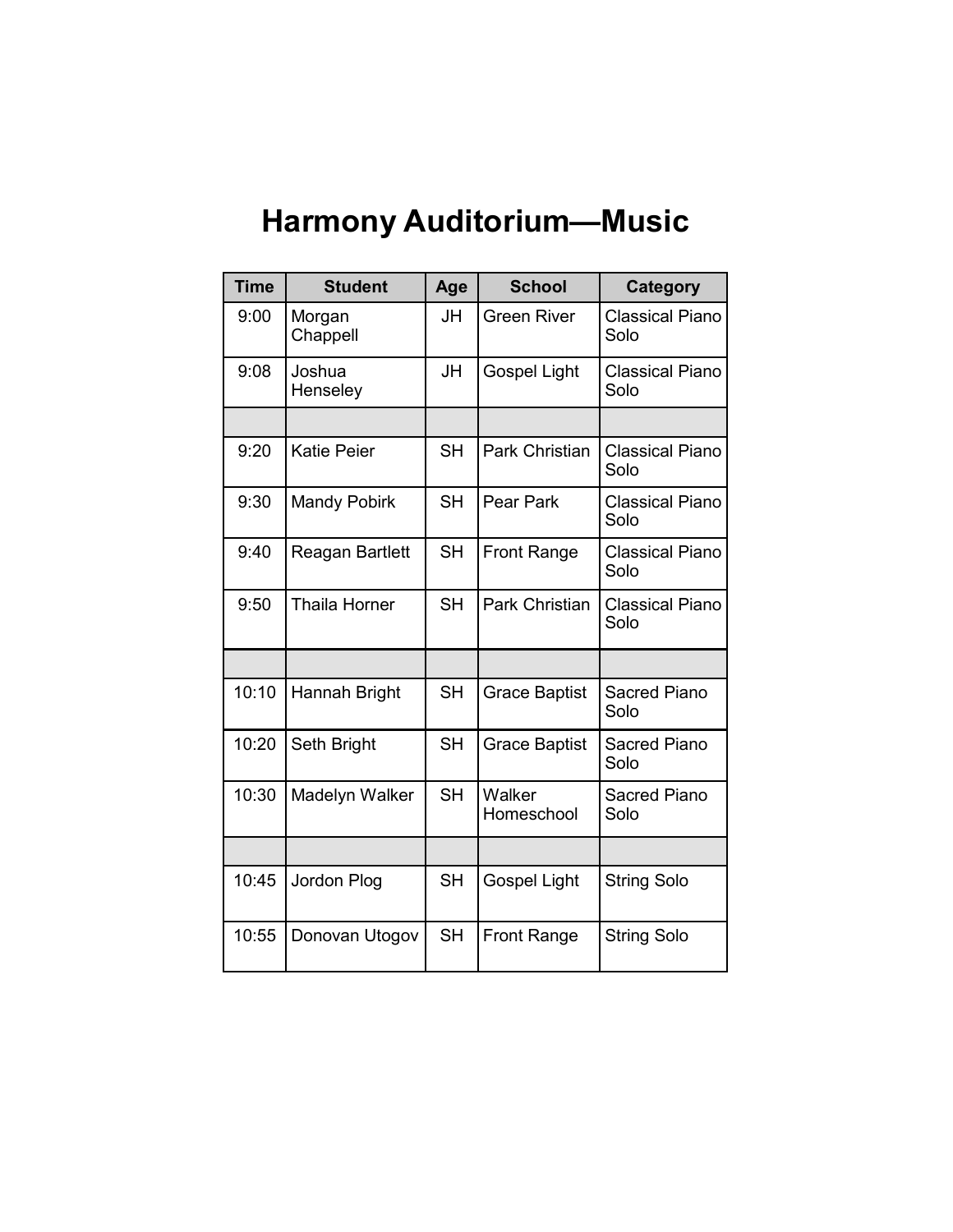| <b>Time</b> | <b>Student</b>                         | Age       | <b>School</b>        | Category                 |
|-------------|----------------------------------------|-----------|----------------------|--------------------------|
| 11:05       | Hanna Bright                           | <b>SH</b> | <b>Grace Baptist</b> | Woodwind<br>Solo         |
| 11:15       | <b>Isaiah Soria</b>                    | <b>SH</b> | Gospel Light         | Woodwind<br>Solo         |
| 11:25       | <b>Felix Romaniz</b>                   | <b>SH</b> | Gospel Light         | Woodwind<br>Solo         |
|             |                                        |           |                      |                          |
| 11:40       | <b>GLBA Instrumen-</b><br>tal Ensemble | <b>SH</b> | Gospel Light         | Small Instr.<br>Ensemble |
|             |                                        |           |                      |                          |
| 12:00       | <b>FRBA Concert</b><br>Band            | <b>SH</b> | <b>Front Range</b>   | Band/<br>Orchestra       |

### **Harmony Auditorium, cont.**

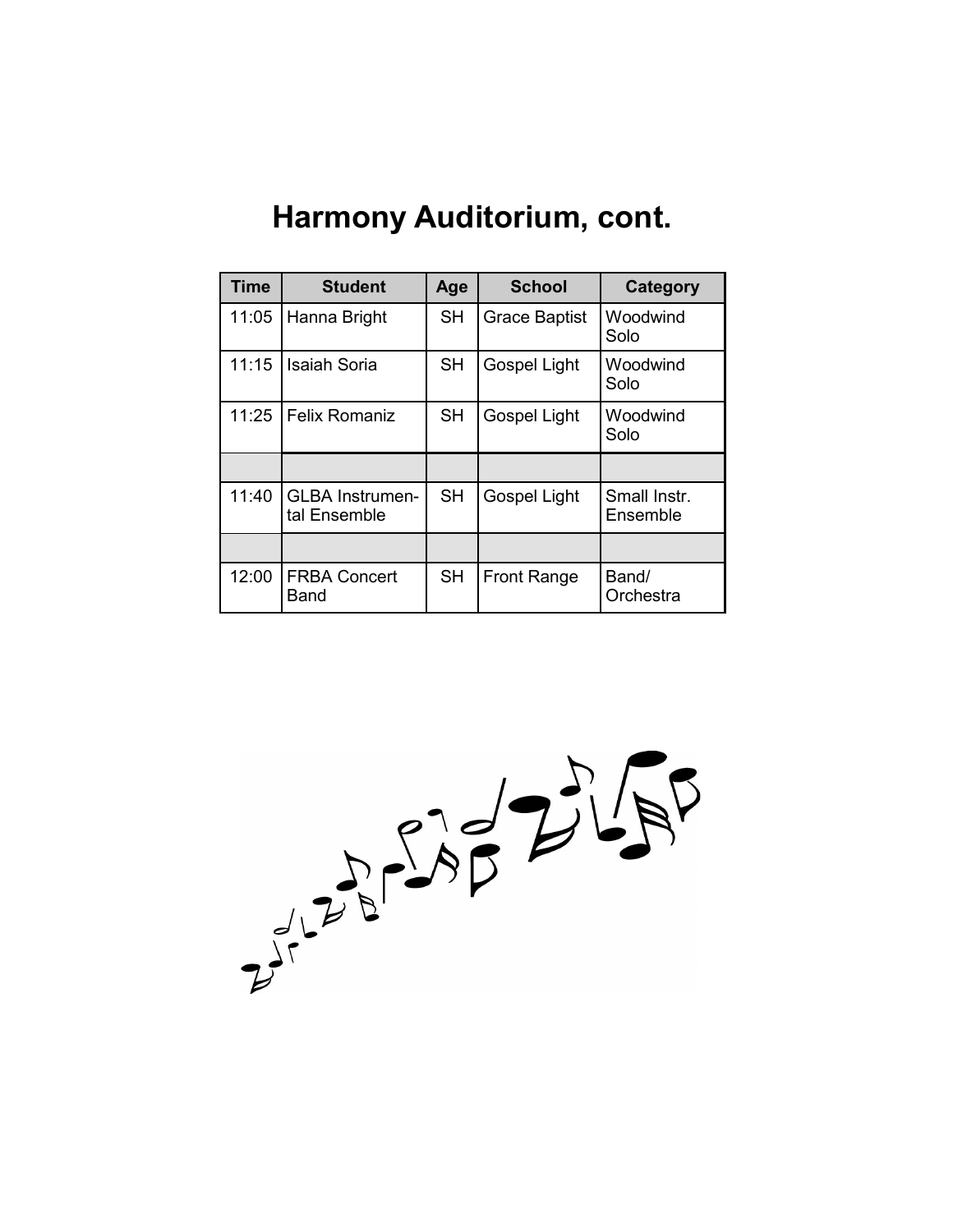### **Room 201—Bible**

| <b>Time</b> | <b>Student</b>              | Age       | <b>School</b>         | <b>Category</b>          |
|-------------|-----------------------------|-----------|-----------------------|--------------------------|
| 9:00        | <b>Mandy Pobirk</b>         | <b>SH</b> | Pear Park             | <b>Bible</b><br>Teaching |
| 9:15        | Hannah Bright               | <b>SH</b> | <b>Grace Baptist</b>  | <b>Bible</b><br>Teaching |
| 9:30        | Shaylynn Brown              | <b>SH</b> | Pear Park             | <b>Bible</b><br>Teaching |
| 9:45        | Athaya Dubois               | <b>SH</b> | Gospel Light          | <b>Bible</b><br>Teaching |
| 10:00       | James Comber                | <b>SH</b> | Gospel Light          | <b>Bible</b><br>Teaching |
|             |                             |           |                       |                          |
| 10:15       | Abigail<br>Sommers          | JH        | Sommers<br>Homeschool | <b>Bible</b><br>Teaching |
|             |                             |           |                       |                          |
| 10:45       | Lyric Martinez              | JH        | Gospel Light          | Expository<br>Preaching  |
| 11:00       | <b>Kristian</b><br>Huckabay | JH        | <b>Grace Baptist</b>  | Expository<br>Preaching  |
|             |                             |           |                       |                          |
| 11:15       | Joshua Rahorst              | JH        | Rahorst<br>Homeschool | Topical<br>Preaching     |

*"...whatsoever ye do, do all to the glory of God." I Corinthians 10:31*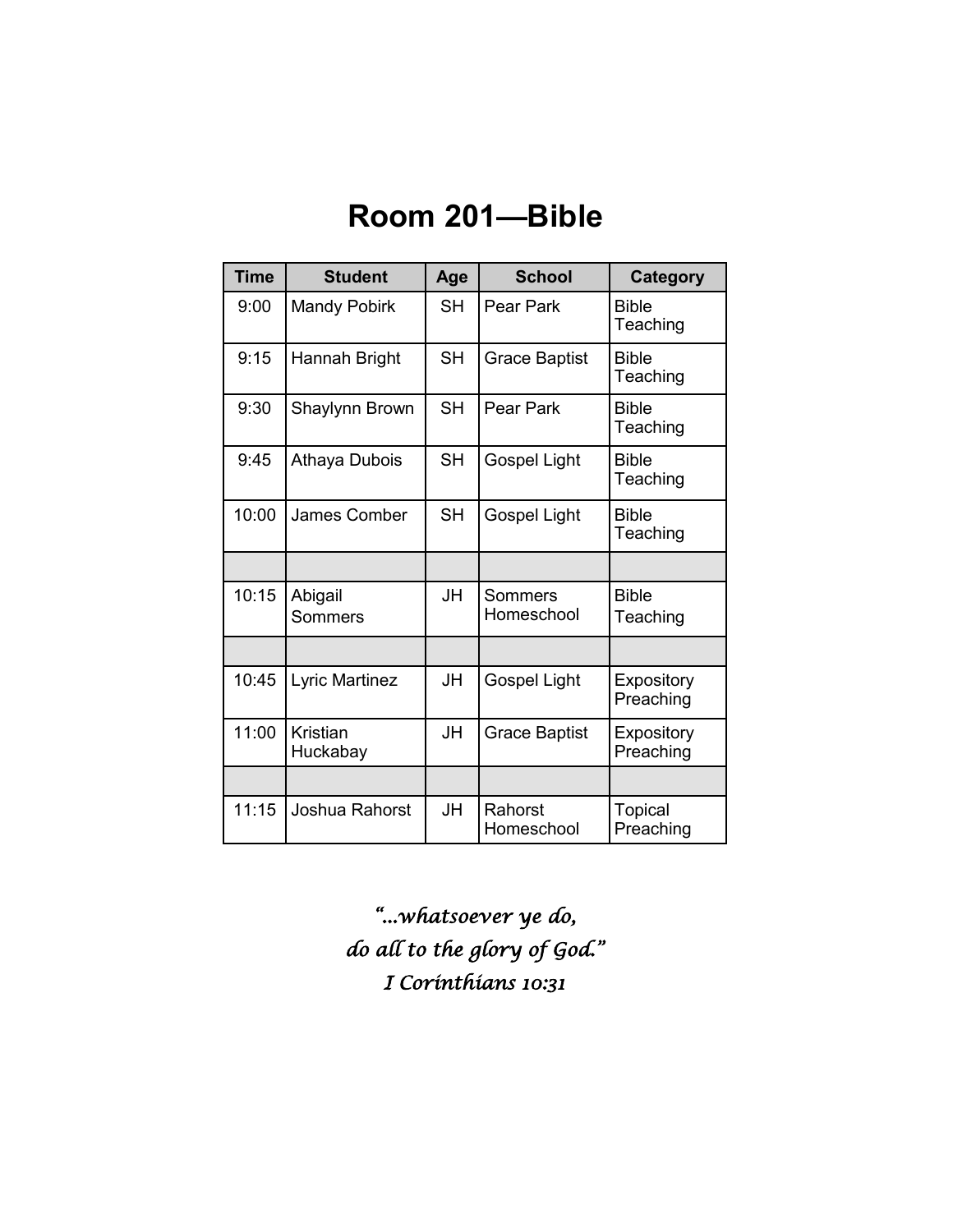## **Room 203—Bible**

| <b>Time</b> | <b>Student</b>        | Age       | <b>School</b>         | Category                    |
|-------------|-----------------------|-----------|-----------------------|-----------------------------|
| 9:00        | Seth Bright           | <b>SH</b> | <b>Grace Baptist</b>  | Expository<br>Preaching     |
| 9:15        | Landon Murphy         | <b>SH</b> | <b>Front Range</b>    | Expository<br>Preaching     |
| 9:30        | Miguel Brown          | <b>SH</b> | Gospel Light          | Expository<br>Preaching     |
| 9:45        | <b>Mark Sutton</b>    | <b>SH</b> | <b>Front Range</b>    | Expository<br>Preaching     |
| 10:00       | <b>Gabriel Clum</b>   | <b>SH</b> | Gospel Light          | Expository<br>Preaching     |
|             |                       |           |                       |                             |
| 10:30       | <b>Daniel Rahorst</b> | <b>SH</b> | Rahorst<br>Homeschool | Topical<br>Preaching        |
| 10:45       | <b>Kyle Carey</b>     | <b>SH</b> | Gospel Light          | <b>Topical</b><br>Preaching |
| 11:00       | <b>Noah Davis</b>     | SН        | Gospel Light          | Topical<br>Preaching        |
|             |                       |           |                       |                             |
| 11:30       | Josh Huckabay         | <b>SH</b> | <b>Grace Baptist</b>  | Evangelistic<br>Preaching   |
| 11:45       | <b>Isaiah Soria</b>   | <b>SH</b> | <b>Gospel Light</b>   | Evangelistic<br>Preaching   |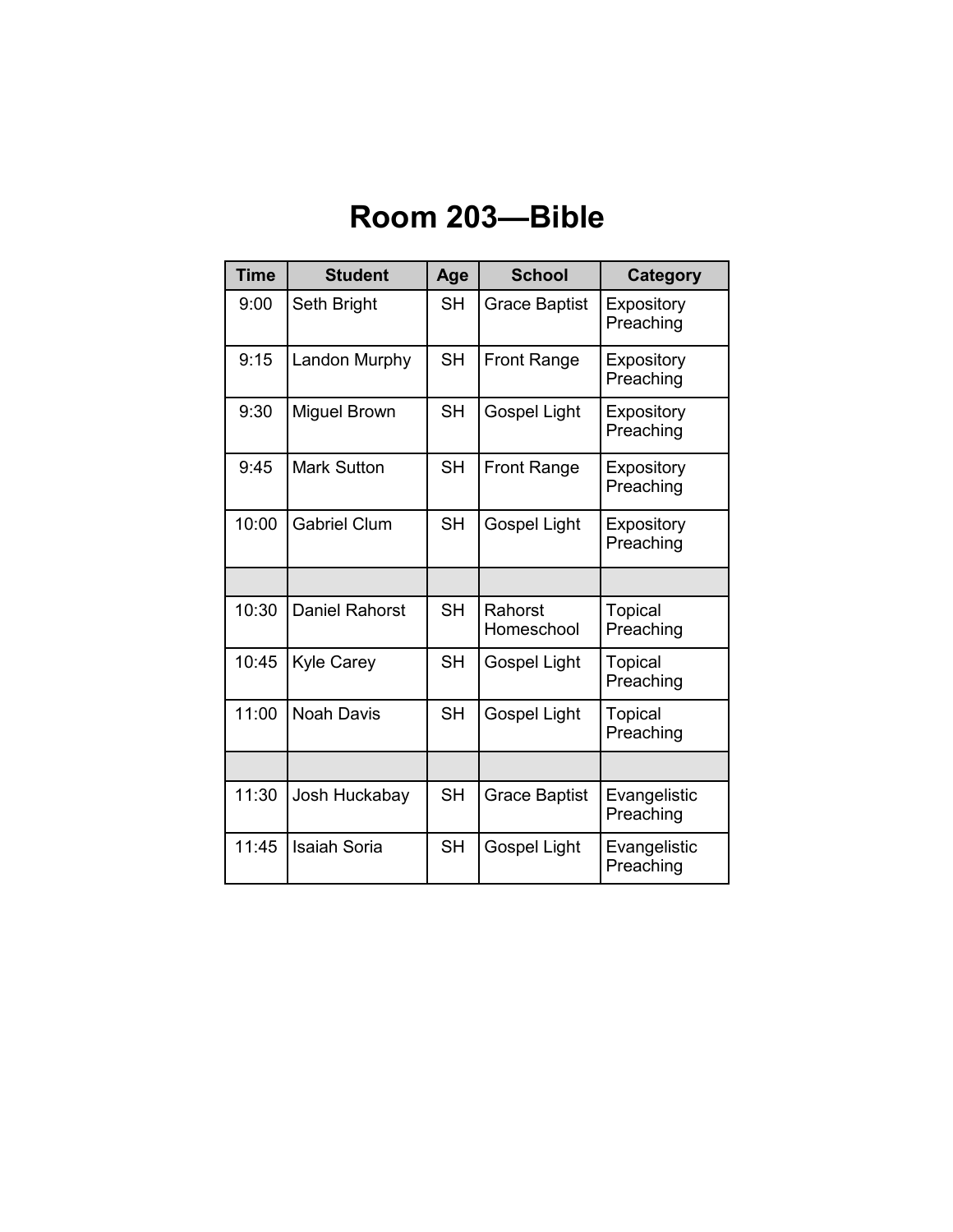# **Room 205—Speech**

| <b>Time</b> | <b>Student</b>          | Age       | <b>School</b>       | Category                          |
|-------------|-------------------------|-----------|---------------------|-----------------------------------|
| 9:00        | Adalyn Burkdoll         | JH        | Gospel Light        | <b>Dramatic</b><br>Interpretation |
| 9:15        | Morgan<br>Chappell      | <b>JH</b> | <b>Green River</b>  | <b>Dramatic</b><br>Interpretation |
|             |                         |           |                     |                                   |
| 9:30        | Maddahena<br>Zangarine  | JH        | Park Christian      | Humorous<br>Interpretation        |
| 9:40        | Sadie Chappell          | <b>JH</b> | <b>Green River</b>  | Humorous<br>Interpretation        |
|             |                         |           |                     |                                   |
| 9:50        | <b>Emily Cox</b>        | <b>SH</b> | <b>Gospel Light</b> | Religious<br>Reading              |
|             |                         |           |                     |                                   |
| 10:00       | Emi Darnell             | <b>SH</b> | Gospel Light        | <b>Dramatic</b><br>Interpretation |
| 10:10       | Athaya Dubois           | <b>SH</b> | <b>Gospel Light</b> | <b>Dramatic</b><br>Interpretation |
|             |                         |           |                     |                                   |
| 10:20       | <b>Christopher Paul</b> | <b>SH</b> | <b>Gospel Light</b> | Declamation                       |
| 10:30       | <b>Teague Brown</b>     | <b>SH</b> | Gospel Light        | Declamation                       |
| 10:40       | Daysek Dubois           | <b>SH</b> | Gospel Light        | Declamation                       |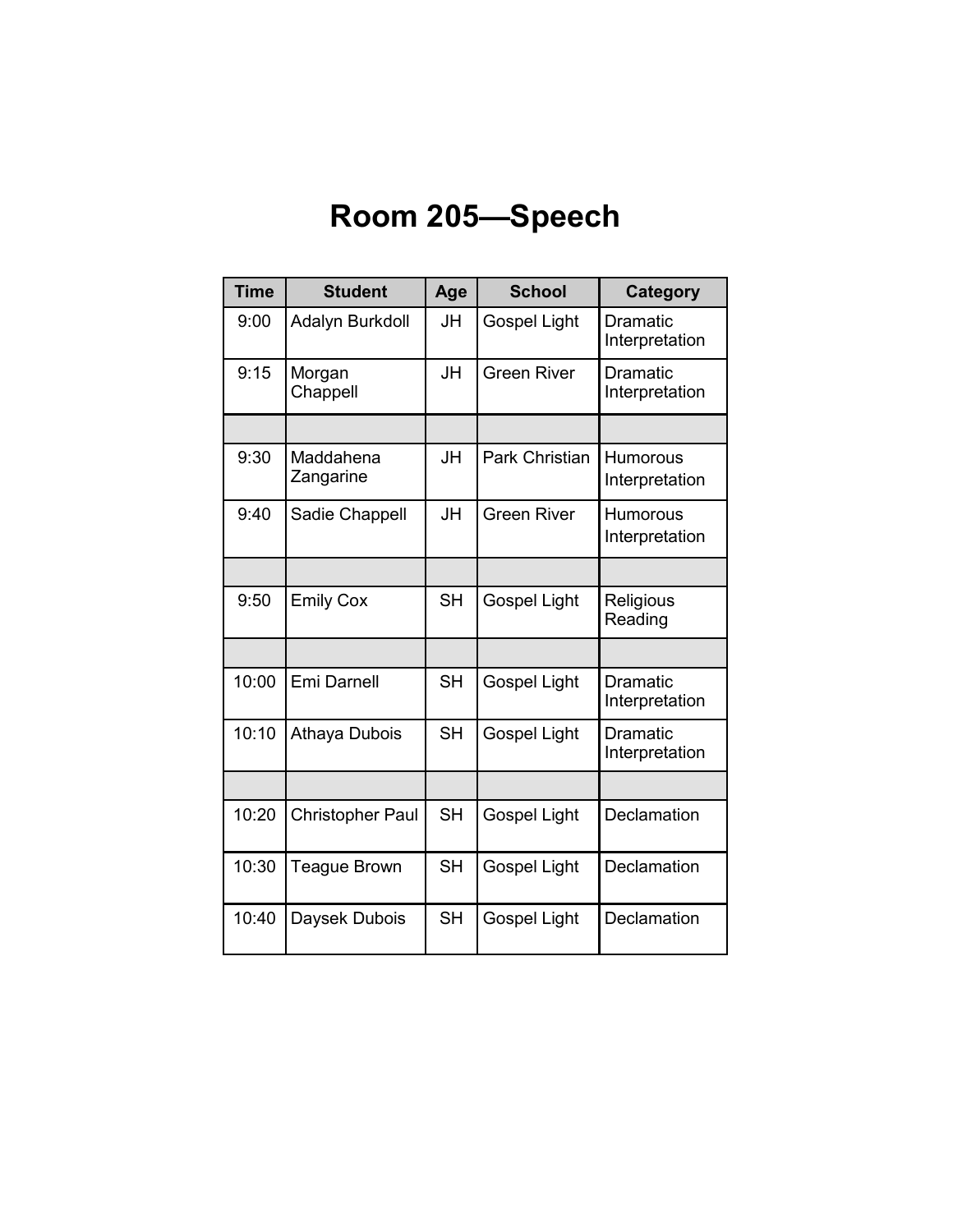## **Room 205, cont.**

| <b>Time</b> | <b>Student</b>         | Age       | <b>School</b>      | <b>Category</b>                    |
|-------------|------------------------|-----------|--------------------|------------------------------------|
| 11:00       | Nathaniel<br>Truesdale | SH        | Gospel Light       | Oral Interpreta-<br>tion of Poetry |
| 11:10       | Athaya Dubois          | <b>SH</b> | Gospel Light       | Oral Interpreta-<br>tion of Poetry |
|             |                        |           |                    |                                    |
| 11:20       | <b>FRBA</b>            | <b>SH</b> | <b>Front Range</b> | Choric<br>Speaking                 |
|             |                        |           |                    |                                    |
| 11:30       | <b>FRBA</b>            | JH        | <b>Front Range</b> | Choric<br>Speaking                 |
|             |                        |           |                    |                                    |
| 11:40       | <b>Miguel Brown</b>    | <b>SH</b> | Gospel Light       | Extemporane-<br>ous Speaking       |
|             | Check-in time<br>11:05 |           |                    |                                    |
| 11:50       | <b>Kyle Carey</b>      | <b>SH</b> | Gospel Light       | Extemporane-<br>ous Speaking       |
|             | Check-in time<br>11:15 |           |                    |                                    |

*"...that in all things he might have the preeminence." Colossians 1:18*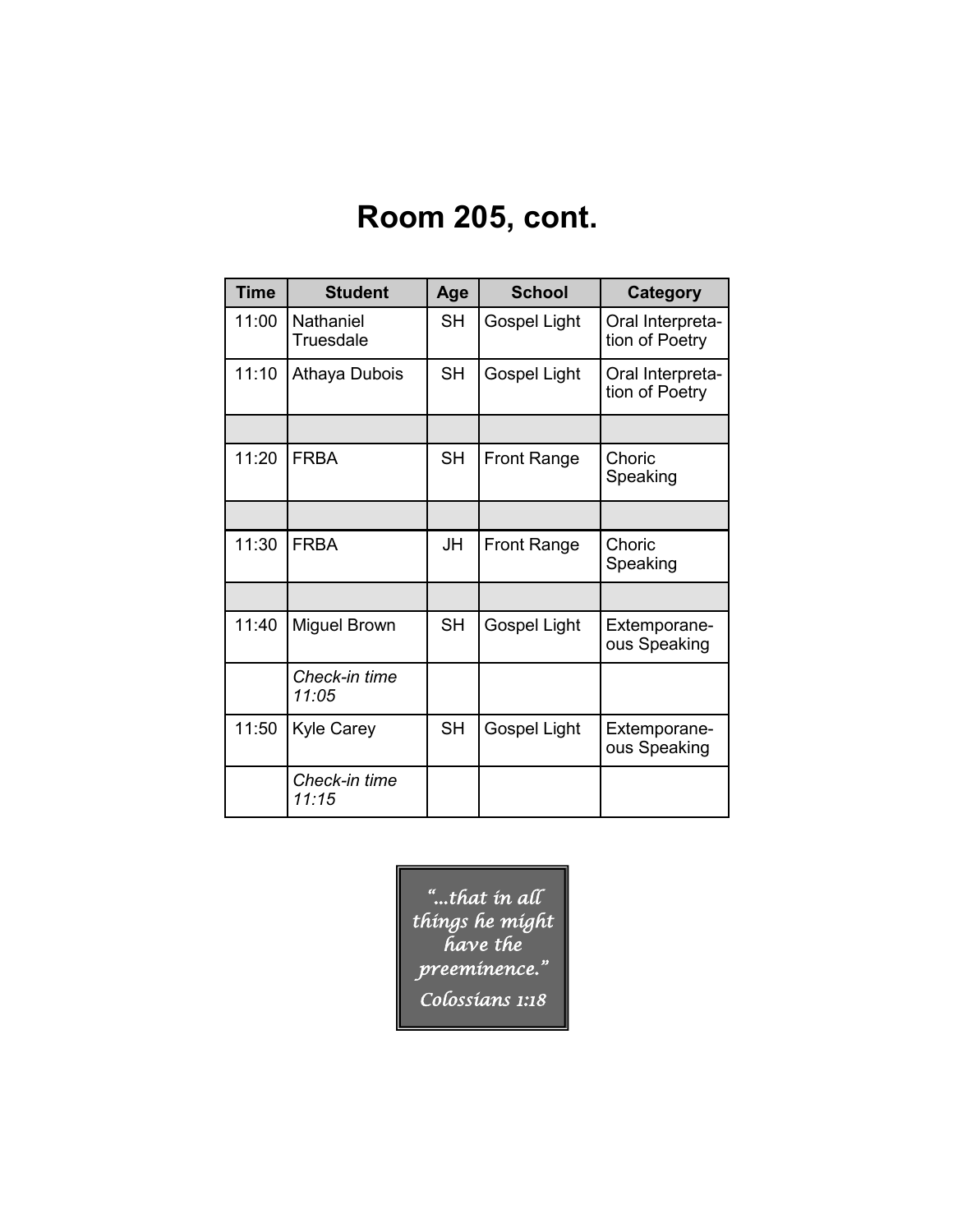# **Room 202—Spelling**

| <b>Time</b> | Category                            | <b>Grade</b> | <b>Student</b>        | <b>School</b>         |
|-------------|-------------------------------------|--------------|-----------------------|-----------------------|
| 9:00        | Kindergarten<br><b>Spelling Bee</b> | K            | Valerie Larson        | <b>Front Range</b>    |
|             |                                     | K            | Peyton Lee            | <b>Front Range</b>    |
| 9:15        | Elementary<br><b>Spelling Bee</b>   | $1 - 2$      | John Hanson           | <b>Front Range</b>    |
|             |                                     | $1 - 2$      | <b>Brody Spinuzzi</b> | <b>Front Range</b>    |
| 9:30        | Elementary<br><b>Spelling Bee</b>   | $3 - 5$      | <b>Ellie Gamet</b>    | <b>Front Range</b>    |
|             |                                     | $3 - 5$      | Grace Juschka         | <b>Front Range</b>    |
| 9:45        | Jr. High<br><b>Spelling Bee</b>     | $6 - 8$      | Jonathan<br>Hartman   | <b>Front Range</b>    |
|             |                                     | $6 - 8$      | Oliver Jeffords       | <b>Front Range</b>    |
|             |                                     | $6 - 8$      | Mallorie<br>Truesdale | <b>Gospel Light</b>   |
|             |                                     | $6 - 8$      | Faith Vanderloop      | <b>Gospel Light</b>   |
| 10:15       | Sr. High<br><b>Spelling Bee</b>     | $9 - 12$     | Reagan Bartlett       | <b>Front Range</b>    |
|             |                                     | $9 - 12$     | Shaylynn Brown        | Pear Park             |
|             |                                     | $9 - 12$     | Jaden Comber          | <b>Gospel Light</b>   |
|             |                                     | $9 - 12$     | Melanie Losacco       | Losacco<br>Homeschool |
|             |                                     | $9 - 12$     | <b>Landon Murphy</b>  | <b>Front Range</b>    |
|             |                                     | $9 - 12$     | <b>Mandy Pobirk</b>   | Pear Park             |
|             |                                     | $9 - 12$     | Janet<br>Vanderloop   | <b>Gospel Light</b>   |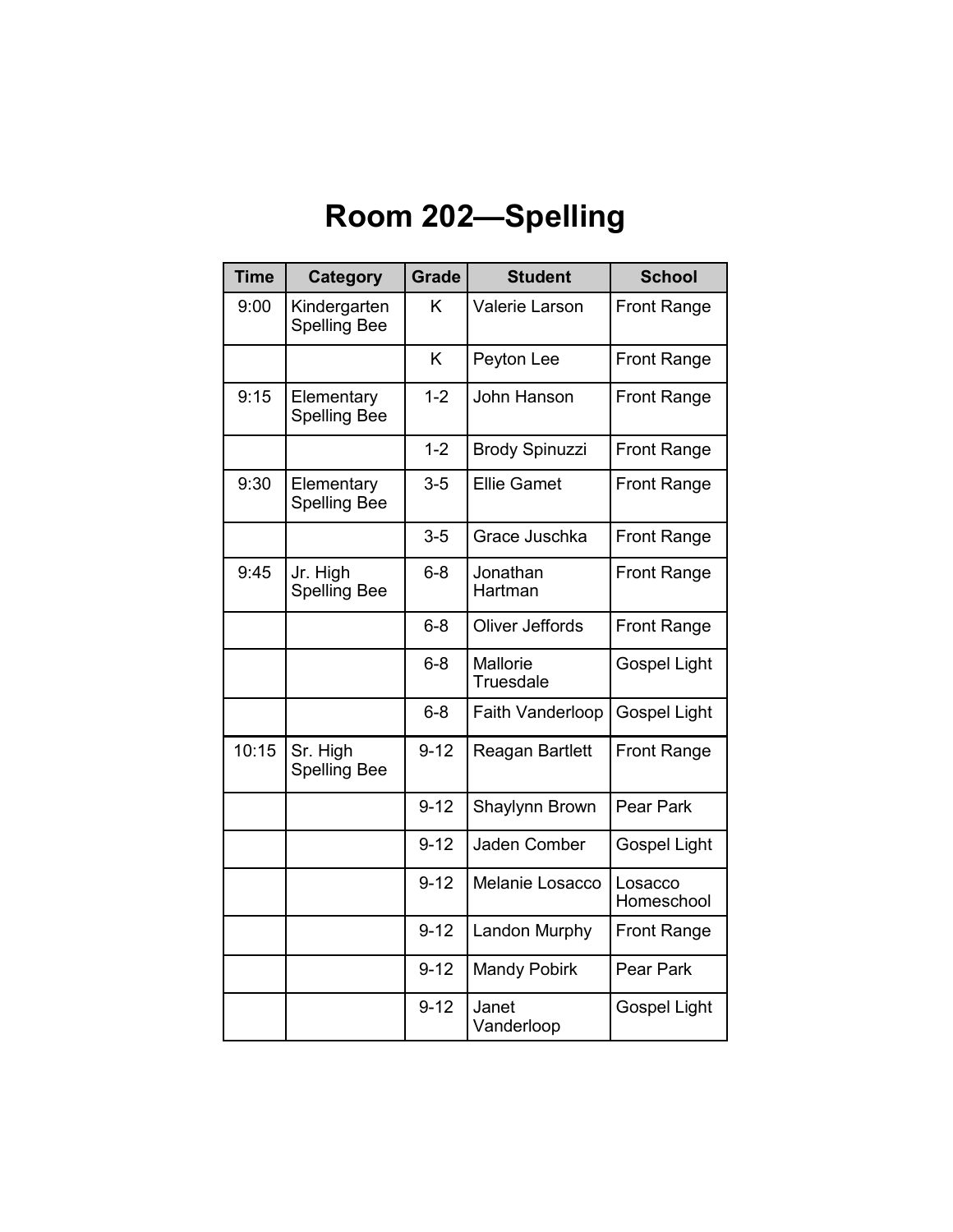## **Awards/Results**

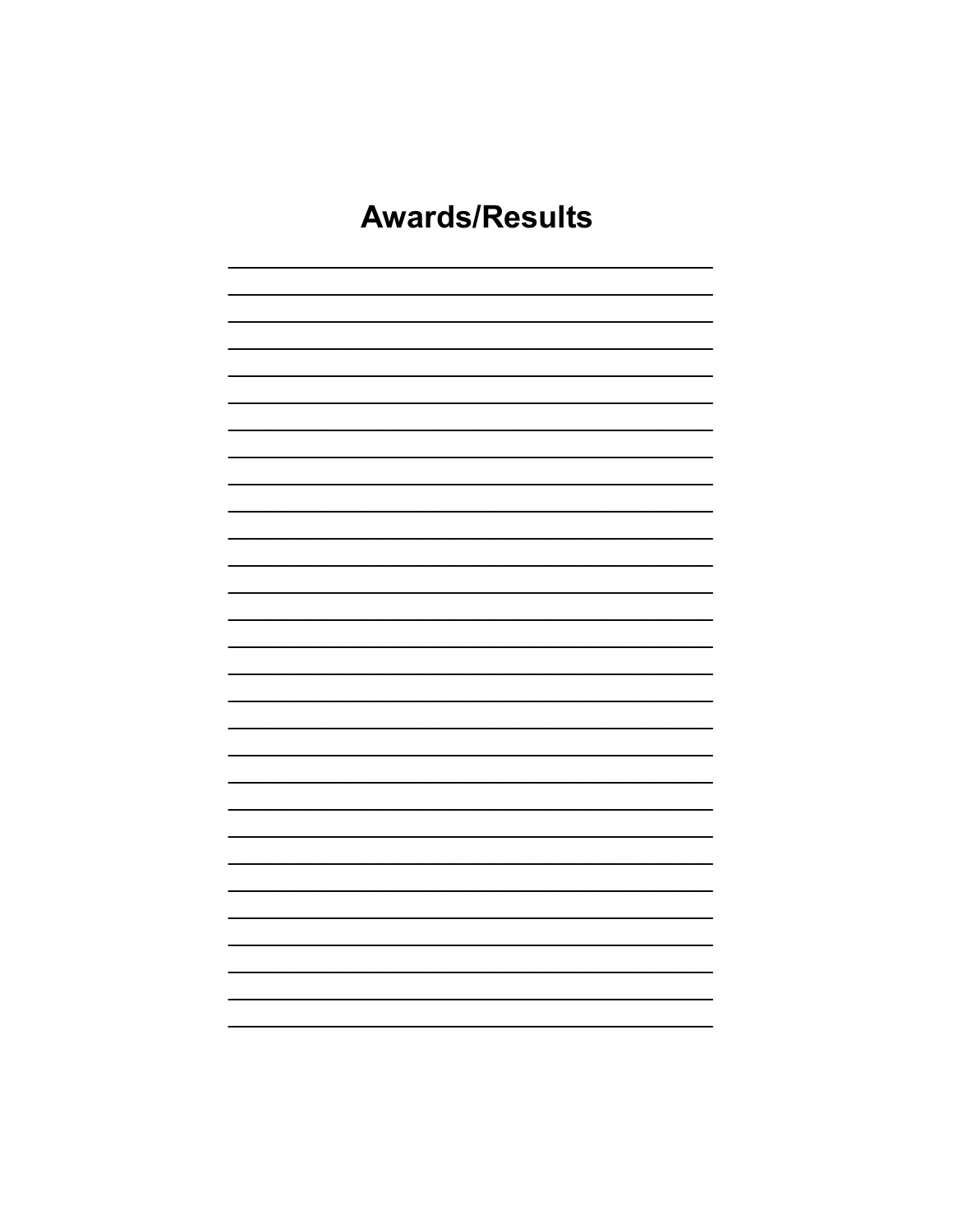### **Landing/Practice Rooms**

Front Range Baptist Academy—ESD (room 112) Gospel Light Baptist Academy—North Modular Grace Baptist Homeschool—K5 (room 104) Green River Christian Academy—K5 (room 104) Homestead Homeschool Coop— Losacco Homeschool—K4 (room 105) Park Christian School—South Modular Pear Park Baptist School—K4 (room 105) Rahorst Homeschool—K4 (room 105) Sommers Homeschool—South Modular Walker Homeschool—South Modular

- **You are welcome to store your belongings in your assigned room during the day.**
- **These rooms are also available for practice before performances.**
- **Please do not "hang out" in these rooms during the day.**
- **The Teen Center is a practice room with a sign up sheet. Groups can sign up for 15 minute slots.**

*In order to win with dignity, one must win humbly.*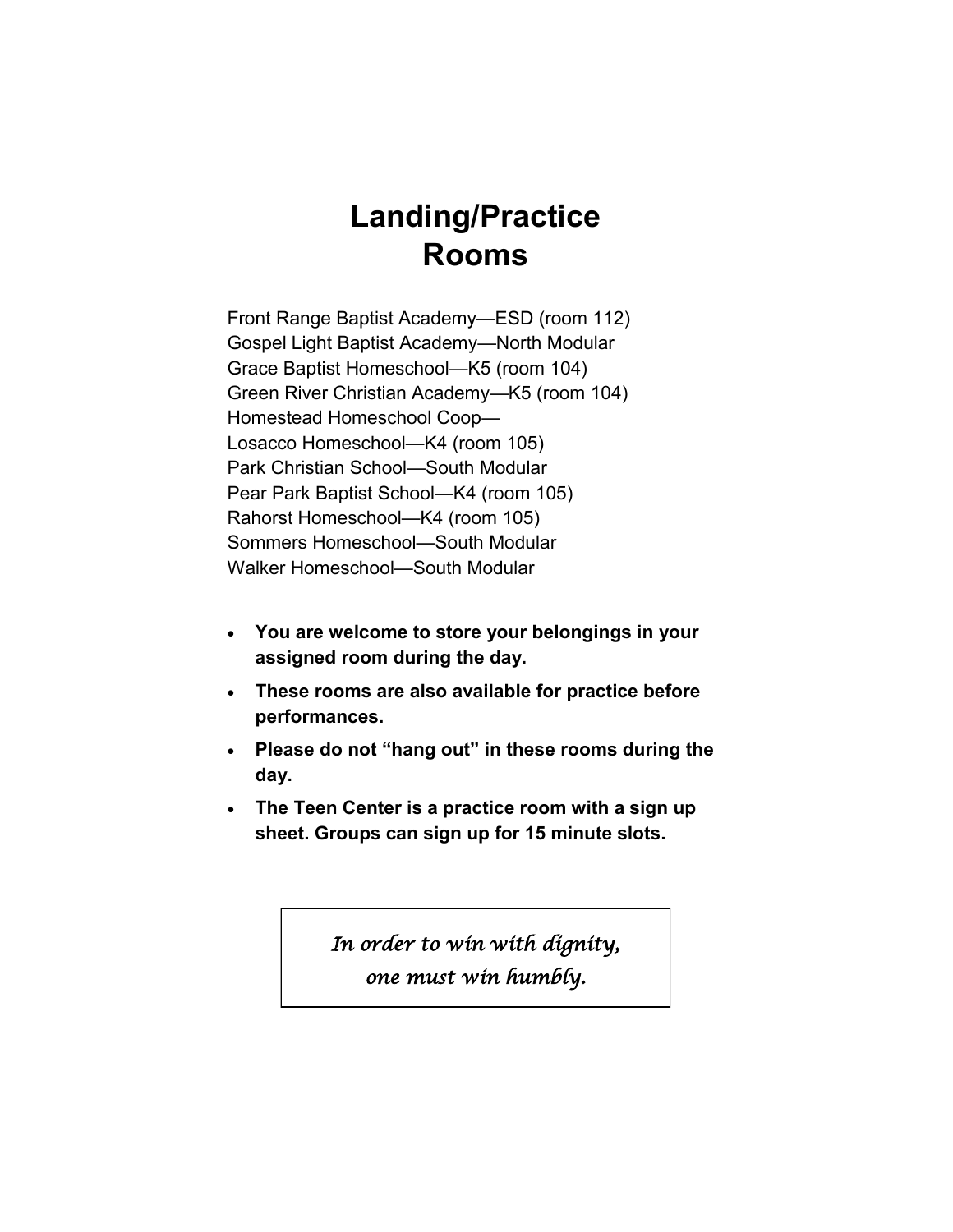



#### **Art Entries (10:30am—1:00pm)**

are on display in the Harmony 1/2. If you submitted a piece of art, please pick it up **before you leave today**.

#### **Science Fair Entries (10:30am—1:00pm)**

are on display in the Harmony Building. If you have a Science Fair entry, please pick it up **before you leave today.** 





#### **Concessions (11:30am—12:30pm)**

If your tummy is rumbling (from hunger—not nerves), stop by the Activity Center for lunch.

#### **Awards Ceremony (2:00pm)**

The awards ceremony will take place this afternoon in the Chapel at 2:00pm.